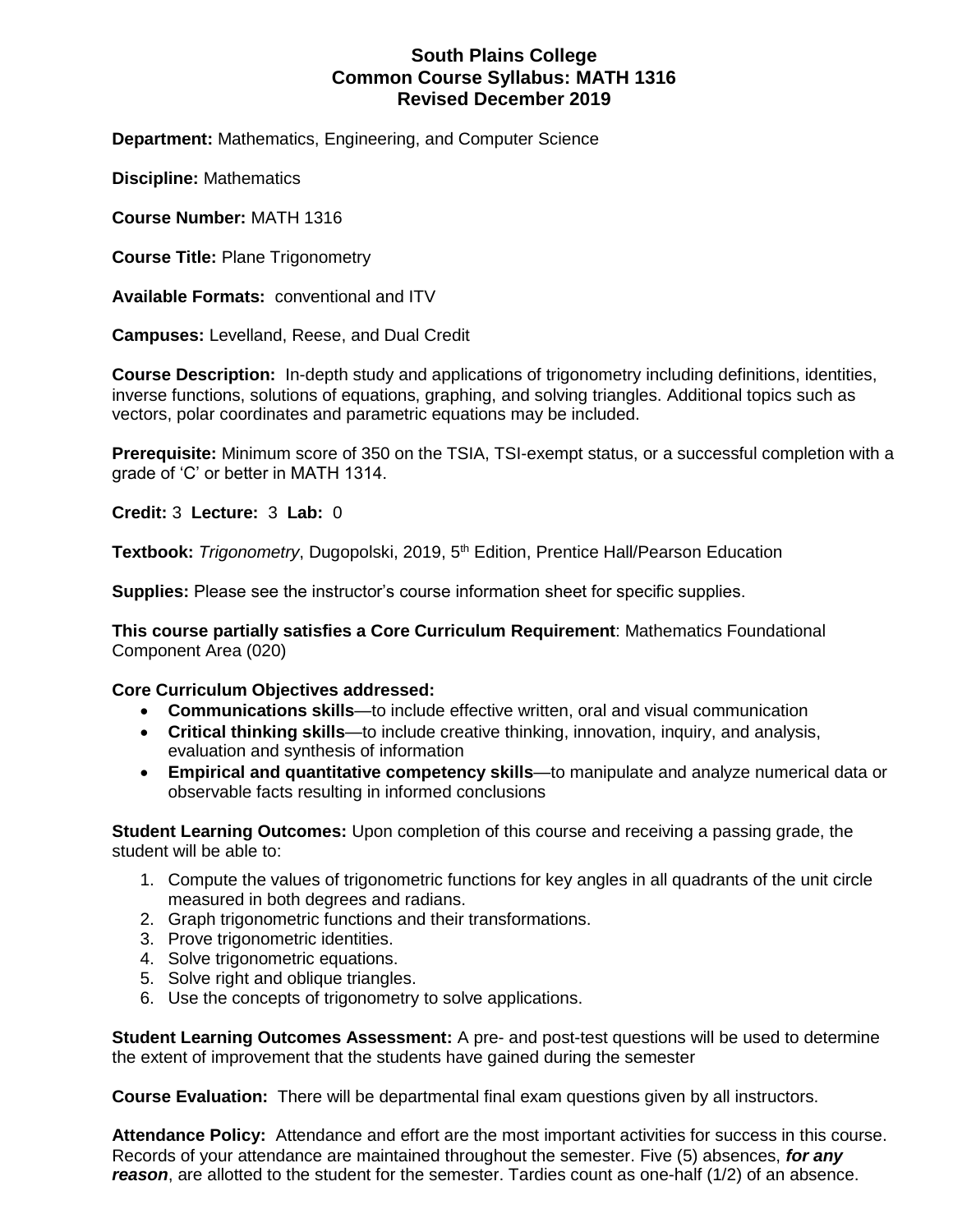#### Spring 2020 Page 2

Tardies will be applied for consistently being late to class, as deemed by the instructor and leaving class early. If this number is exceeded, the instructor has the right to drop you with a grade of F or an X, depending on their discretion.

Plagiarism violations include, but are not limited to, the following:

- 1. Turning in a paper that has been purchased, borrowed, or downloaded from another student, an online term paper site, or a mail order term paper mill;
- 2. Cutting and pasting together information from books, articles, other papers, or online sites without providing proper documentation;
- 3. Using direct quotations (three or more words) from a source without showing them to be direct quotations and citing them; or
- 4. Missing in-text citations.

Cheating violations include, but are not limited to, the following:

- 1. Obtaining an examination by stealing or collusion;
- 2. Discovering the content of an examination before it is given;
- 3. Using an unauthorized source of information (notes, textbook, text messaging, internet, apps) during an examination, quiz, or homework assignment;
- 4. Entering an office or building to obtain an unfair advantage;
- 5. Taking an examination for another;
- 6. Altering grade records;
- 7. Copying another's work during an examination or on a homework assignment;
- 8. Rewriting another student's work in Peer Editing so that the writing is no longer the original student's;
- 9. Taking pictures of a test, test answers, or someone else's paper.

**Student Code of Conduct Policy**: Any successful learning experience requires mutual respect on the part of the student and the instructor. Neither instructor nor student should be subject to others' behavior that is rude, disruptive, intimidating, aggressive, or demeaning**.** Student conduct that disrupts the learning process or is deemed disrespectful or threatening shall not be tolerated and may lead to disciplinary action and/or removal from class.

**Diversity Statement:** In this class, the teacher will establish and support an environment that values and nurtures individual and group differences and encourages engagement and interaction. Understanding and respecting multiple experiences and perspectives will serve to challenge and stimulate all of us to learn about others, about the larger world and about ourselves. By promoting diversity and intellectual exchange, we will not only mirror society as it is, but also model society as it should and can be.

**Disability Statement:** Students with disabilities, including but not limited to physical, psychiatric, or learning disabilities, who wish to request accommodations in this class should notify the Disability Services Office early in the semester so that the appropriate arrangements may be made. In accordance with federal law, a student requesting accommodations must provide acceptable documentation of his/her disability to the Disability Services Office. For more information, call or visit the Disability Services Office at Levelland (Student Health & Wellness Office) 806-716-2577, Reese Center (Building 8) 806-716-4675, or Plainview Center (Main Office) 806-716-4302 or 806-296-9611.

**Nondiscrimination Policy:** South Plains College does not discriminate on the basis of race, color, national origin, sex, disability or age in its programs and activities. The following person has been designated to handle inquiries regarding the non-discrimination policies: Vice President for Student Affairs, South Plains College, 1401 College Avenue, Box 5, Levelland, TX 79336. Phone number 806- 716-2360.

**Title IX Pregnancy Accommodations Statement:** If you are pregnant, or have given birth within six months, Under Title IX you have a right to reasonable accommodations to help continue your education. To [activate](http://www.southplainscollege.edu/employees/manualshandbooks/facultyhandbook/sec4.php) accommodations you must submit a Title IX pregnancy accommodations request, along with specific medical documentation, to the Director of Health and Wellness. Once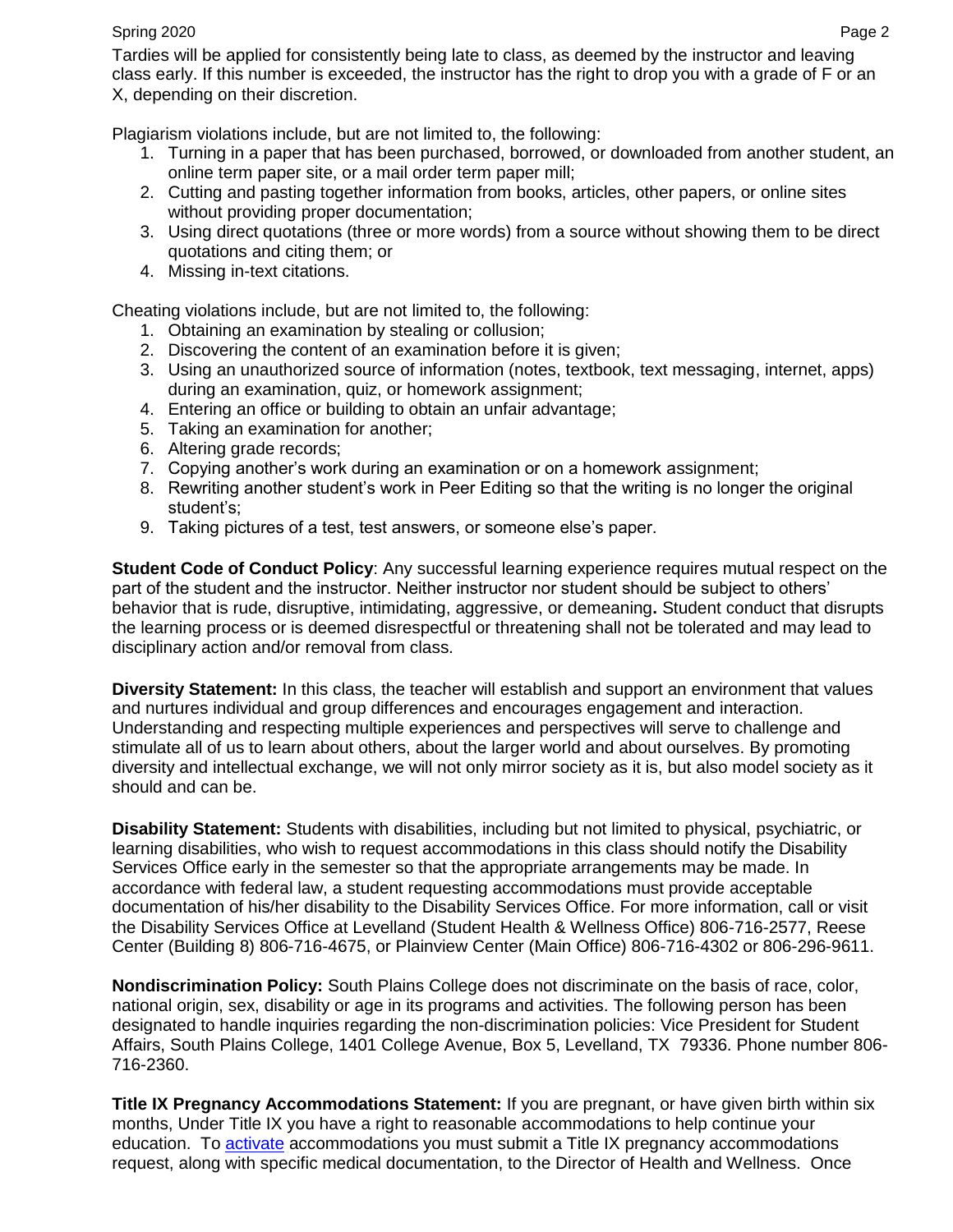approved, notification will be sent to the student and instructors. It is the student's responsibility to work with the instructor to arrange accommodations. Contact the Director of Health and Wellness at 806- 716-2362 or [email](http://www.southplainscollege.edu/employees/manualshandbooks/facultyhandbook/sec4.php) [cgilster@southplainscollege.edu](mailto:cgilster@southplainscollege.edu) for assistance.

**Campus Concealed Carry**: Texas Senate Bill - 11 (Government Code 411.2031, et al.) authorizes the carrying of a concealed handgun in South Plains College buildings only by persons who have been issued and are in possession of a Texas License to Carry a Handgun. Qualified law enforcement officers or those who are otherwise authorized to carry a concealed handgun in the State of Texas are also permitted to do so. Pursuant to Penal Code (PC) 46.035 and South Plains College policy, license holders may not carry a concealed handgun in restricted locations. For a list of locations and Frequently Asked Questions, please refer to the Campus Carry page

at: <http://www.southplainscollege.edu/campuscarry.php>

Pursuant to PC 46.035, the open carrying of handguns is prohibited on all South Plains College campuses. Report violations to the College Police Department at 806-716-2396 or 9-1-1.

**SPC Bookstore Price Match Guarantee Policy:** If you find a lower price on a textbook, the South Plains College bookstore will match that price. The difference will be given to the student on a bookstore gift certificate! The gift certificate can be spent on anything in the store.

If students have already purchased textbooks and then find a better price later, the South Plains College bookstore will price match through the first week of the semester. The student must have a copy of the receipt and the book has to be in stock at the competition at the time of the price match.

The South Plains College bookstore will happily price match BN.com & books on Amazon noted as *ships from and sold by Amazon.com*. Online marketplaces such as *Other Sellers* on Amazon, Amazon's Warehouse Deals, *fulfilled by* Amazon, BN.com Marketplace, and peer-to-peer pricing are not eligible. They will price match the exact textbook, in the same edition and format, including all accompanying materials, like workbooks and CDs.

A textbook is only eligible for price match if it is in stock on a competitor's website at time of the price match request. Additional membership discounts and offers cannot be applied to the student's refund.

Price matching is only available on in-store purchases. Digital books, access codes sold via publisher sites, rentals and special orders are not eligible. Only one price match per title per customer is allowed.

Note: The instructor reserves the right to modify the course syllabus and policies, as well as notify students of any changes, at any point during the semester.

**Religious Holy Days:** In accordance with Section 51.911, Texas Education Code, South Plains College will allow a student who is absent from class for the observance of a religious holy day to take an examination or complete an assignment scheduled for that day within seven (7) calendar days after the absence. Students are required to file a written notification of absence with each instructor within the first fifteen (15) days of the semester (**Monday, 3 February 2020**) in which the absence will occur. Forms for this purpose are available in the Student Services Office along with instructions and procedures. "Religious holy days" means a holy day observed by a religion whose place of worship is exempt from property taxation under Section 11.20, Tax Code.

**Academic Honesty:** You are expected to uphold the ideals of academic honesty. All work that is graded must be your own. This policy applies to all work attempted in this course. If this policy is violated the student will receive an **F** for the assignment and will be dropped with an **F**. For more details on what is considered cheating, see the South Plains College catalog.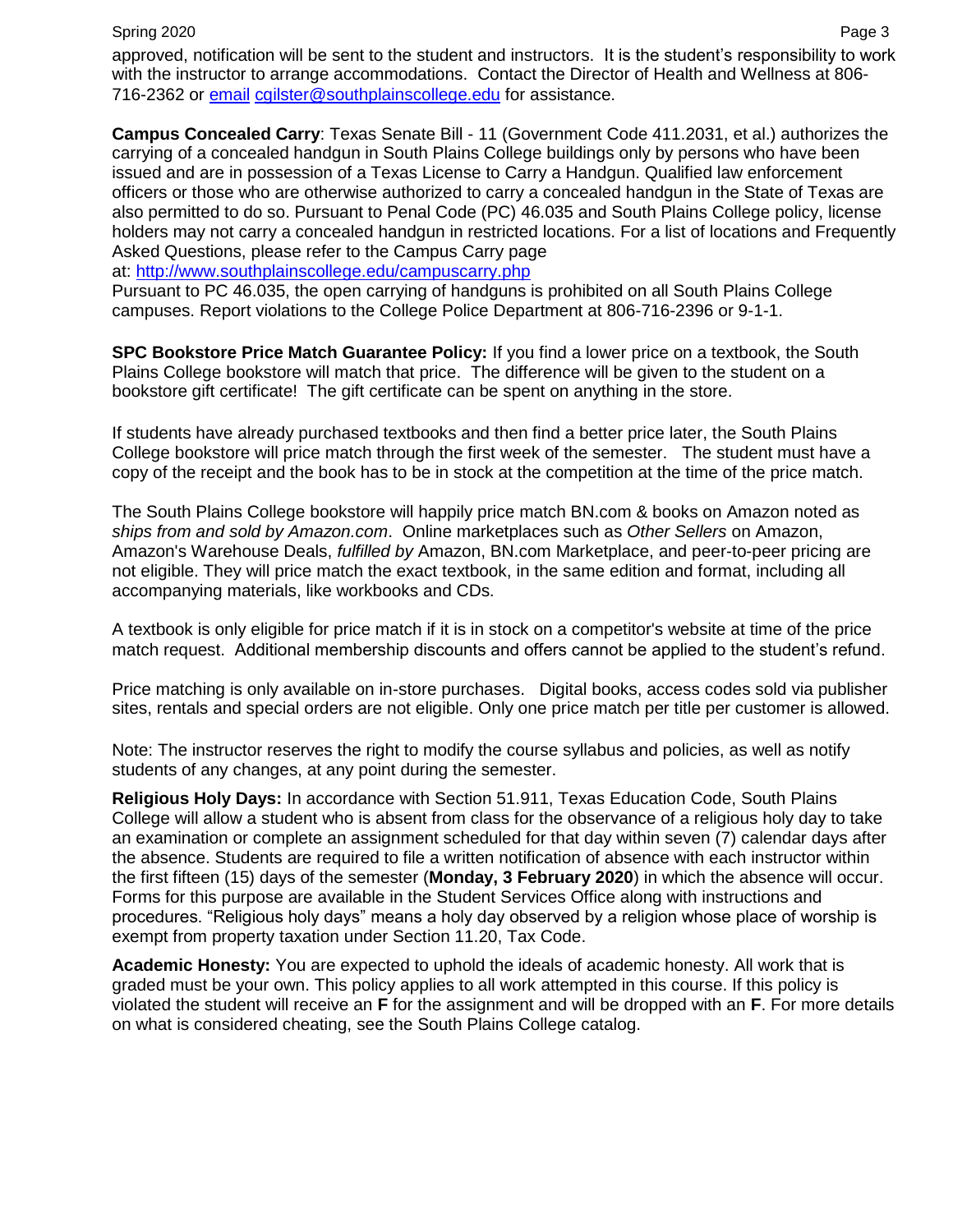## **Mathematics 1316 – Plane Trigonometry**

**Section:** 003, Tuesday and Thursday, 1:00 P.M. **Room:** Agriculture Building 103

**Instructor:** Sheyleah V. Harris-Plant, Ph.D.

**Room:** Levelland Math Building 120

**Phone:** (806) 716-2665

**Email:** [sharris@southplainscollege.edu](mailto:sharris@southplainscollege.edu)

**Office Hours:** Monday and Wednesday: Levelland Campus 14:00 – 16:00 Tuesday and Thursday: Levelland Campus 08:00 – 08:30 and 10:45-12:15 Or By Appointment

**Note about Office Hours:** Any student is more than welcome to visit during office hours, however, for the student's visit to be most effective it is best to make an appointment. Students from other classes are often visiting during office hours and other college responsibilities often prevent office hours without notice.

**Course Materials**: Spiral in South Plains College bookstore titled *Plane Trigonometry* by Sheyleah Harris-Plant.

**Supplies:** Pencil, 8.5-inch x 11-inch paper, graph paper, ruler, stapler, and erasers **(SCIENTIFIC CALCULATORS ALLOWED, NO GRAPHING CALCULATORS)**

**Reference Textbooks:** (The textbook is not required for the course, but the student is welcome to purchase any of the following textbooks.)

Dugopolski, M. (2015). *Trigonometry*, 4th ed, Boston: Pearson. ISBN 9780321923486

Lial. M. L., Hornsby, J., Schneider, D. I. (2008). *Trigonometry*, 9<sup>th</sup> ed, New Jersey: Pearson. ISBN 0321528859

Young, C. Y. (2012). *Trigonometry*, 3<sup>rd</sup> ed, New Jersey: John Wiley & Sons, Inc. ISBN 9780470648025

### **Supplementary Course Information**

Blackboard is the online course management system that will be used for this course. This course syllabus, as well as any class handouts, can be accessed through Blackboard. Login at https://southplainscollege.blackboard.com/. The user name and password should be the same as the MySPC and SPC email.

**User name:** first initial, last name, and last 4 digits of the Student ID

**Password:** Original CampusConnect Pin No. (found on SPC acceptance letter) **"Intelligence plus character – that is the goal of true education."** – Dr. Martin Luther King, Jr.

**"Hard work is required, but must also produce value." –** Norman Chaffee

**"True knowledge exists in knowing that you know nothing."** – Socrates

**"There is no end to education. It is not that you read a book, pass an examination, and finish with education. The whole of life, from the moment you are born to the moment you die, is a process of learning."** – Jiddu Krishnamurti

**"In the United States, we experience many freedoms. Two of these freedoms include the freedom to succeed and the freedom to fail. Which one will you choose?"** – Alan Worley

## **Class Cancellation**

In the event of the class being canceled by the school, the student will be responsible for the lecture material. The class will continue on the calendar presented. All information needed is on Blackboard and should be accessed by the student.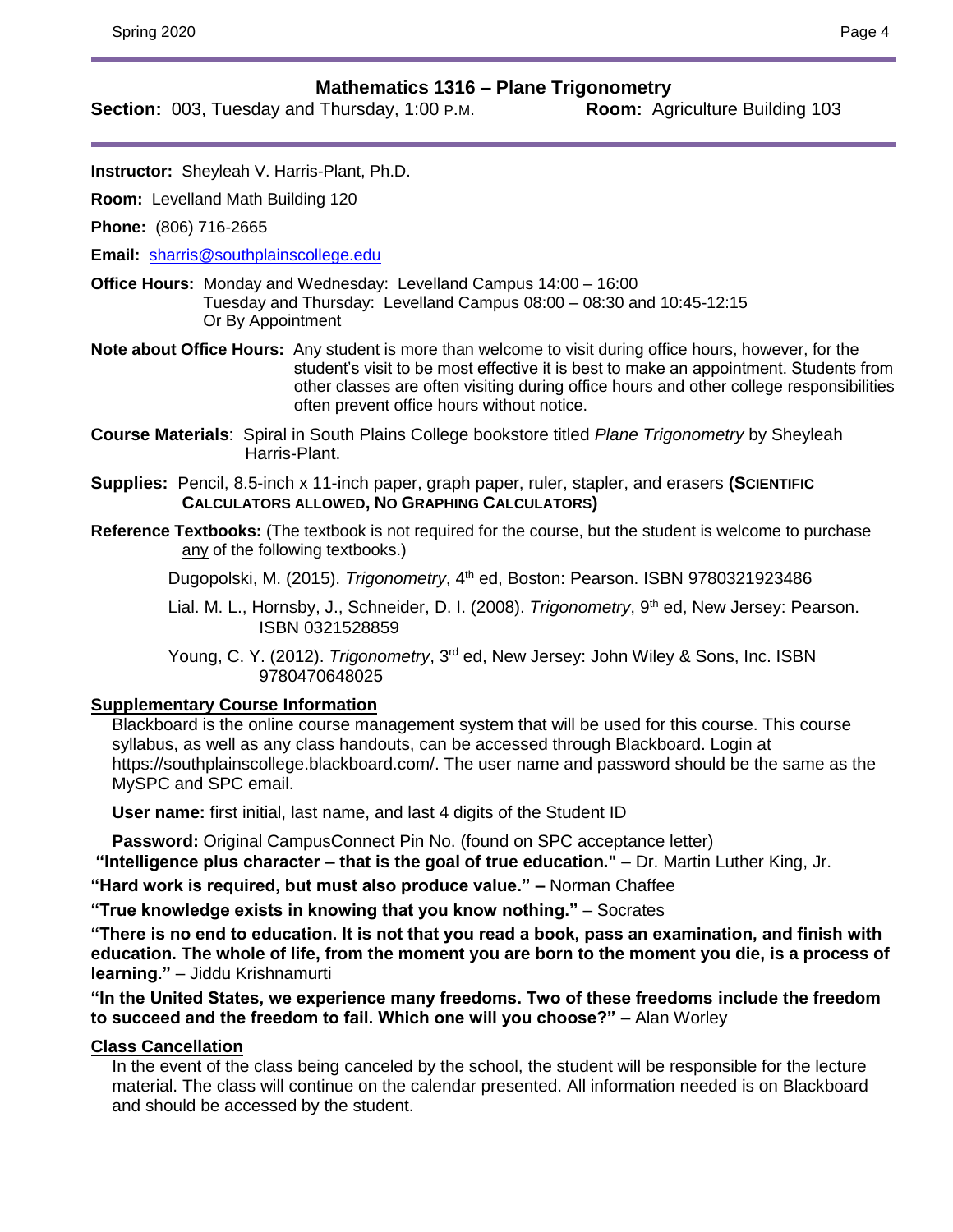### Spring 2020 Page 5

## **Withdrawal**

If you wish to withdraw from this class for any reason, you must initiate the appropriate steps on your own. To withdraw from this class, you will need to go to the Admissions and Records office either on the Levelland campus or the Reese Center campus, and fill out a drop notification form, and pay \$5. The drop form can be obtained online in MySPC, under the Student Forms and Tools link. Please be aware that SPC may not permit an undergraduate student to drop a total of more than six courses (including any course a transfer student has dropped at another institution of higher education) if the student enrolled in college for the first time during the Fall 2007 academic term or any term subsequent to the Fall 2007 term.

## **Email Policy**

All students at South Plains College are assigned a standardized SPC e-mail account. Although personal e-mail addresses will continue to be collected, the assigned SPC e-mail account will be used as the official channel of communication for South Plains College. The Student Correspondence Policy can be found at www.southplainscollege.edu. To access the SPC student e-mail account, log in to MySPC and click the SPC Google Mail option under Campus Bookmarks. (Copied from SPC Student Guide)

Since all students have an assigned SPC email, the instructor will only acknowledge, respond, and send emails to your assigned SPC email. This ensures all correspondence from the instructor is received by the intended recipient.

## **Final Grading Policy**

All grades are rounded from the tenths place. Upon the submission of grades at the end of the semester, **ALL GRADES ARE FINAL!**

| <b>Grading Scale</b><br>90 or above<br>80 to 89<br>70 to 79<br>60 to 69<br>59 and Below |        | <b>Assignment Weights</b>  |                            |           |            |
|-----------------------------------------------------------------------------------------|--------|----------------------------|----------------------------|-----------|------------|
|                                                                                         | A<br>B | <b>Practice Assessment</b> |                            |           | 32 points  |
|                                                                                         | C      | <b>Syllabus Receipt</b>    | 1 $@$ 1 point              | 1 point   |            |
|                                                                                         | D      | Office Visit               | 1 $@$ 1 point              | 1 point   |            |
|                                                                                         | F      | Quizzes                    | 10 @ 2 points              | 20 points |            |
|                                                                                         |        | <b>Memory Quizzes</b>      | 10 @ 1 point               | 10 points |            |
|                                                                                         |        | <b>Aptitude Assessment</b> |                            |           | 68 points  |
|                                                                                         |        | Exams                      | 4 @ 12 points              | 48 points |            |
|                                                                                         |        | <b>Final Exam</b>          | 1 $@$ 20 points            | 20 points |            |
|                                                                                         |        | <b>Total Points</b>        |                            |           | 100 points |
|                                                                                         |        |                            | <b>Extra Credit Points</b> |           |            |
|                                                                                         |        | Quizzes                    | 4 @ 2 points               | 8 points  |            |
|                                                                                         |        | <b>Memory Quizzes</b>      | 4 @ 1 points               | 4 points  |            |

## **All supplemental material and your current grade are available all semester on South Plains College's Blackboard server.**

### **Feedback**

The instructor will usually return feedback by the next class day; however, they reserve the right to have one (1) week to grade assignments and post grades from the due date.

### **Holiday/Travel Statement\***

If a student has pre-existing plans to travel out of the area during scheduled class times, you must inform the instructor by **NO LATER THAN Monday, 3 February 2020**, at the end of class and submit the syllabus receipt. Failure to do so will result in the forfeiture of any assignments that will come into question during your dates of absence. These assignments will not be replaced or allowed for make-up work.

## **Resources**

➢ **Free** tutoring at Levelland is available in room 116 of the Mathematics-Engineering Building, at the Reese Center campus in room RC 207 in Building 2, and at the Lubbock Center Computer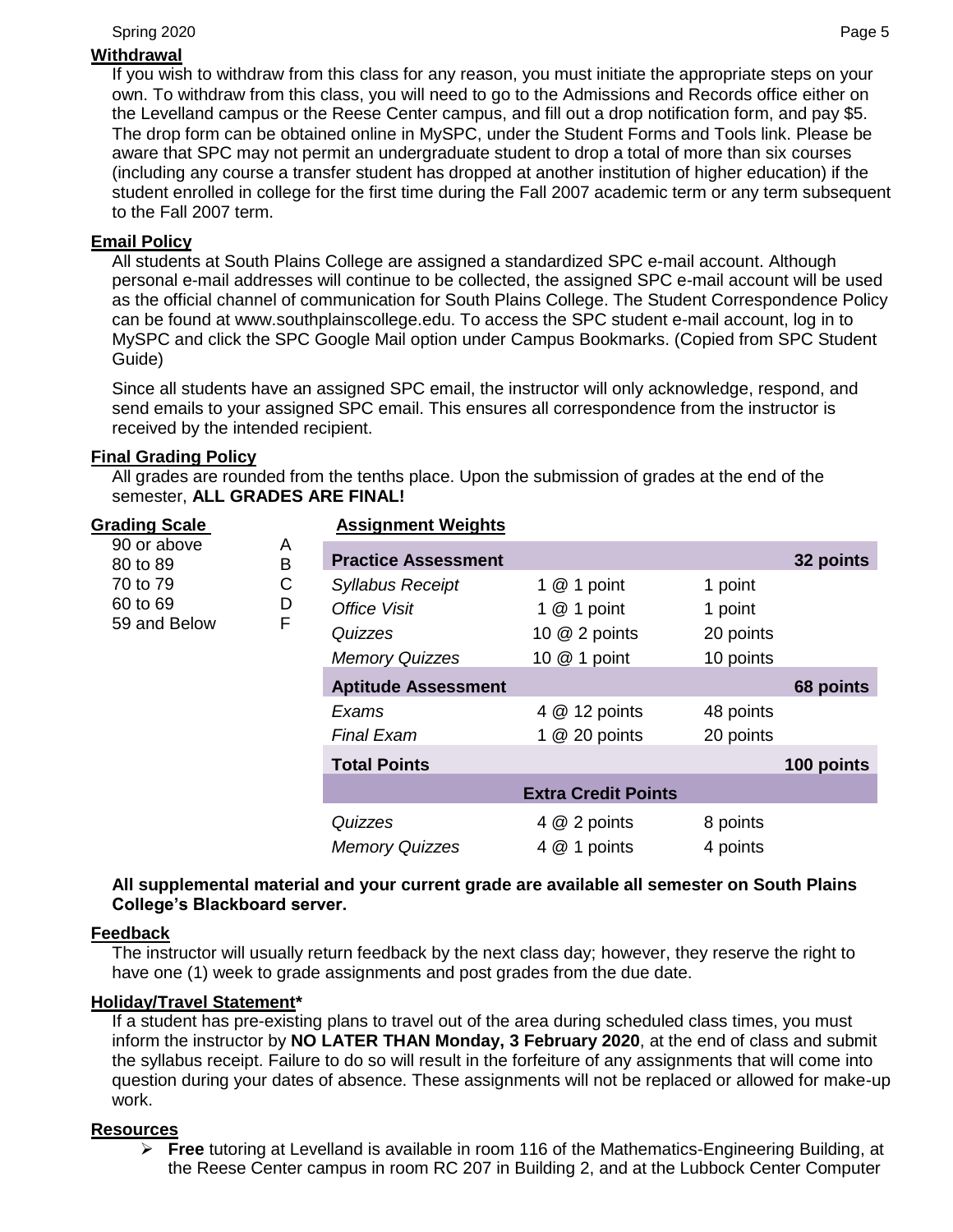Lab in Lubbock (3907 Avenue Q). Please remember to sign in when you seek the help of a tutor in each of these places.

➢ The South Plains College Department of Mathematics and Engineering has put one copy of the textbook for this course on reserve in the *Levelland and Reese Campus* Libraries.

©1997 by Randy Glasbergen. E-mail: randyg@norwich.net<br>http://www.norwich.net/⊶randyg/toon.html



so everything I learned last semester was lost."



### **Homework**

Achieving success in this class will require giving regular effort outside of class, meaning doing homework. If you plan to be successful in this class, expect to spend a **minimum** of 4 to 6 hours outside of class every week maintaining or increasing your math skills. Homework is a planned practice for students to master the skills taught in class and needed in higher-level mathematics courses.

Every student is encouraged to do homework. Homework will be assigned daily. The homework will not be graded. However, the practice is required in order to more fully understand each topic and to successfully negotiate the quizzes and the exams.

#### **Quizzes**

Quizzes will be given and homework collected weekly to assess if the student is practicing and mastering their math skills (doing homework). Questions will be similar to the questions in the assigned homework. No make-up quizzes will be allowed. Fourteen (14) quizzes will be administered, however, only ten (10) quizzes are counted in the one hundred (100) points for the course. The extra four (4) quizzes are built-in extra credit for the student.

### **Exams\***

Exams are used to assess the amount of the course objectives that the student has mastered. The answer boxed will be the answer graded and only one answer will be graded, so the answer seen will be the one graded. Tentative exam dates are noted in the class calendar. Students have the scheduled class time to take exams and the time scheduled by the college to take the final exam. No student will be allowed to begin an exam after the first person has turned in their exam and left the classroom. If the student does poorly on their first exam, they are **required** to schedule an appointment to discuss their performance with the instructor in their office.

If a student should have to miss an exam, the instructor will consider replacing the missed exam with the final exam score if the following conditions have been met:

- 1. Turn in their syllabus receipt, and
- 2. Notify the instructor before the exam is missed.

### **Exam Corrections**

Students are able to correct one exam (excluding the final exam), of their choice, by the last day of the class (the last class before Final's Week) for seventy-five percent (75%) of their missed points. To complete the exam correction, the student will correct the questions missed on the exam on a different sheet of paper and return the corrections with the original exam.

### **Final Exam\***

There will be a **comprehensive** final exam at the end of the semester. Failure to attempt the final exam will result in a failing grade for the course. The final exam will be given at the scheduled time determined by South Plains College, not during class time. Conflicts in test schedules should be worked out with individual instructors. A student's library records and all financial records must be clear before the student will be allowed to take final examinations in any course.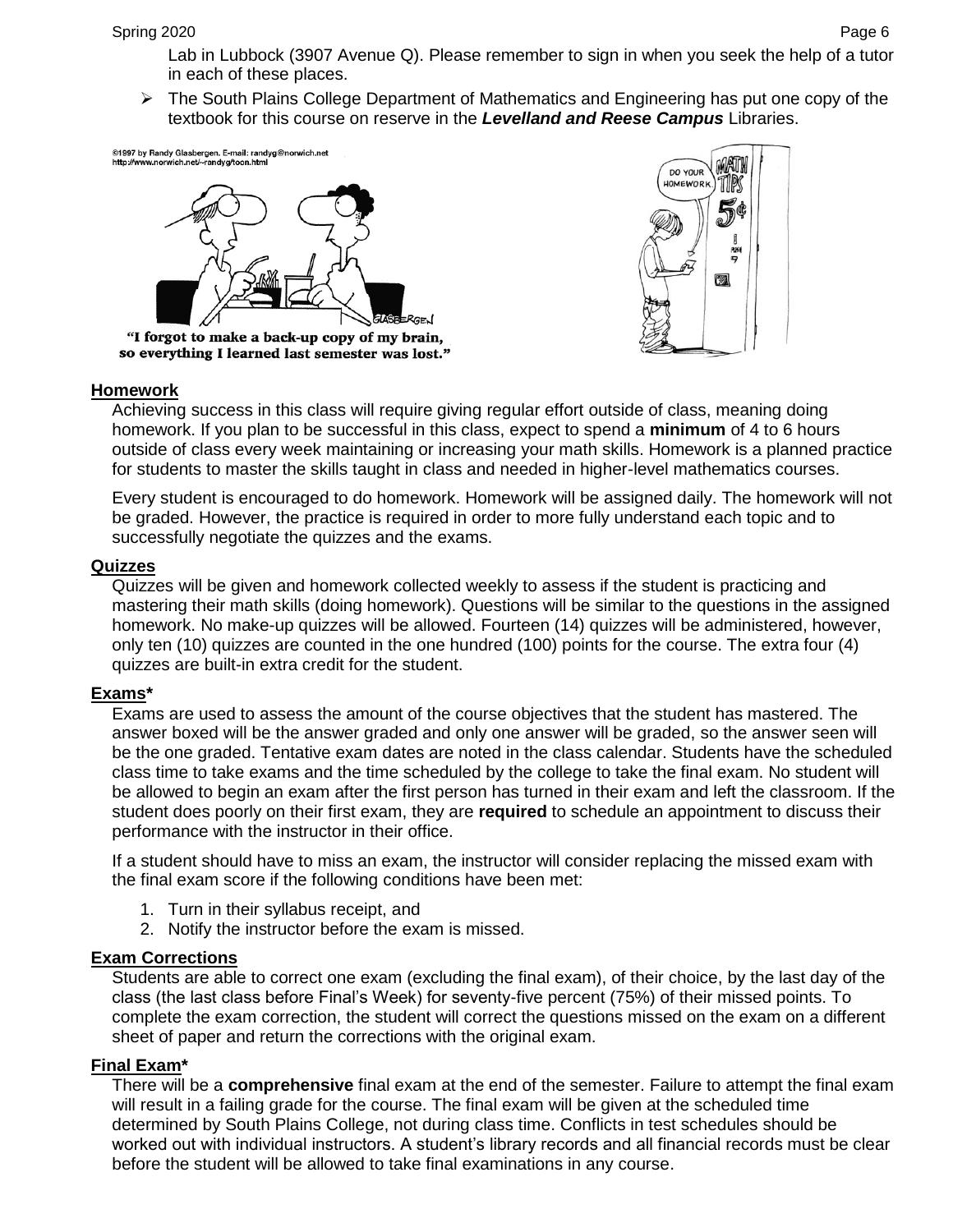## **Expectations of the Instructor**

The student is within all rights to expect that the instructor does the following:

- $\triangleright$  Show up, as scheduled, to teach all the information pertaining to the course.
- ➢ Provide notice of any schedule changes.
- $\triangleright$  Maximize the time allotted for this course by assessing student aptitude for covered information at the close of each lecture, when time permits.
- $\triangleright$  Present the material in a manner that can generally be understood by the majority of the class.
- $\triangleright$  Be accessible to those who need assistance outside of the classroom setting, by way of email or in person, during office hours or reasonably scheduled appointment times.
- $\triangleright$  Hold to any assignment(s) given during the course of the semester unless removed.
- $\triangleright$  Uphold the policies of the college as it pertains to the student's welfare in the course.
- $\triangleright$  Not make any exceptions regarding the dismissal of any student from the course for reasons listed herein.
- $\triangleright$  Allow each student the opportunity to discuss the material presented during the lecture period.
- $\triangleright$  Provide examinations based on the information discussed in class that contains problems that use solving methods *similar* to those assigned from sections pertaining to the exam.

# **Expectations of the Student**

The instructor is within all rights to expect that the student does the following:

- $\triangleright$  Show up on time, as scheduled, to receive and learn all information pertinent to the course and be mindful of any schedule changes.
- $\triangleright$  If you are going to withdraw from this course, then *all withdrawals must be done by Thursday, 23 April 2020*. There will be no withdrawals given after this date.
- ➢ READ THE SYLLABUS!!! You will remain subject to the criteria outlined herein whether you read this or not, so it is in your best interest to do so!
- ➢ Take advantage of *all* the resources available to you. In the collegiate setting, all students are considered adults and are expected to uphold conduct worthy of such consideration.
- $\triangleright$  Be mindful of the classroom setting and the roles therein. While student tuition is vital to the well-being of this academic institution, this does NOT warrant the concession of an instructor to you in a manner that compromises the integrity of the classroom setting and that of the institution itself.
- $\triangleright$  Bring all materials needed for the course and refrain from bringing anything that is not needed.
- ➢ Be willing to work together with **BUT NOT DO WORK FOR** – fellow classmates.
- ➢ Keep all homework assignments organized in a binder. This will prove to be helpful in preparing for the exams.
- ➢ *Write all graded work legibly and in pencil only. All work not done in pencil will not be accepted by the instructor and will cause you to receive a grade of zero percent (0%) for the work in question.*
- $\triangleright$  Work homework early enough to get help, if needed.
- ➢ Turn all electronic devices *off* that have no use in the classroom setting. This means all music players, cellular telephones (or cell phones), pagers, etc. In the event that a cell phone must be on (family emergencies only), then the phone must be on vibrate mode and placed on your desk or table. If an unsanctioned device is in use during an exam, then its grade will be zero percent (0%) and possible removal from the course.
- ➢ Obtain all missed information and assignments from a fellow classmate. **NO LATE WORK will be accepted!!!**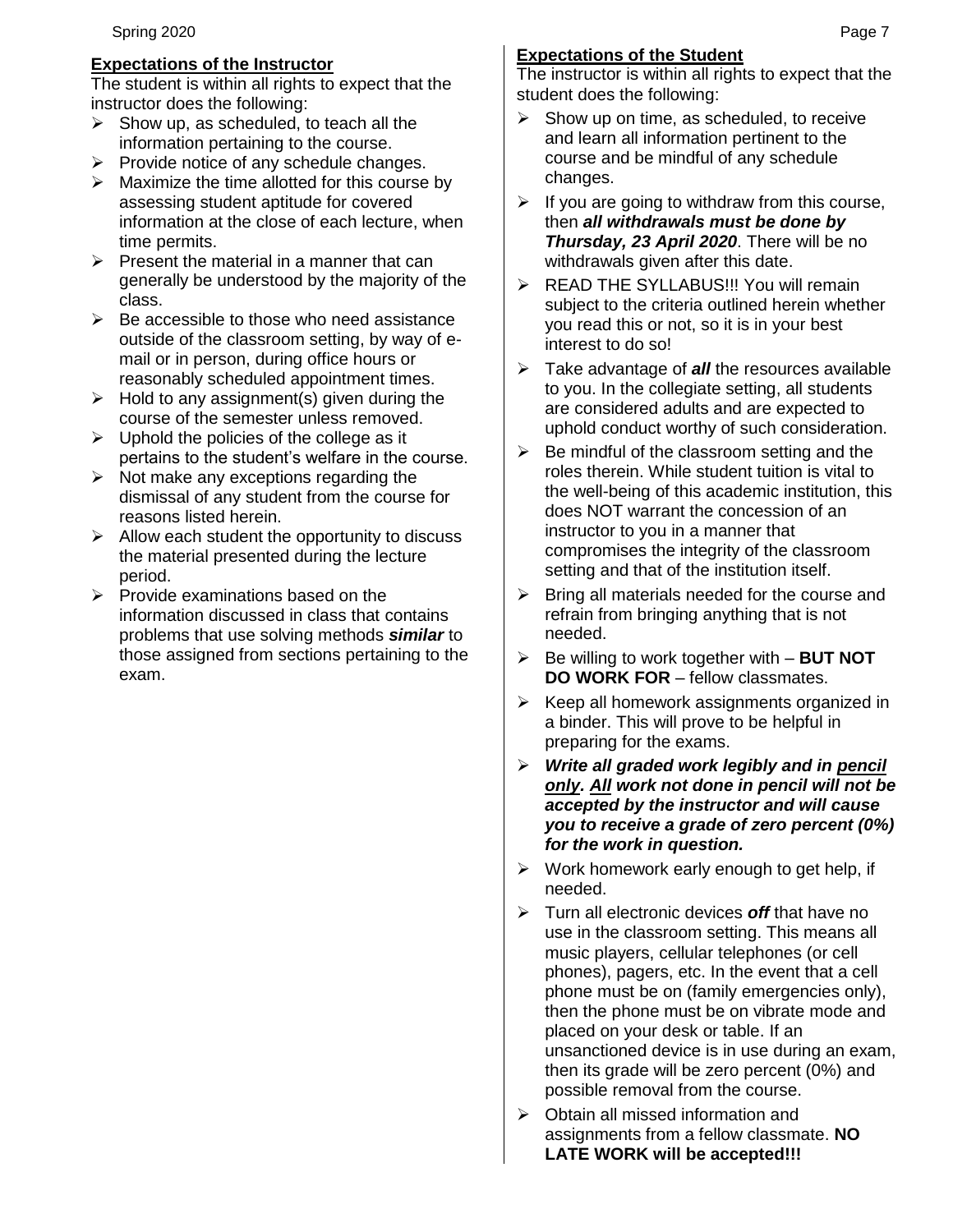Homework Assignments are *assigned* on the day shown in the chart.

| <b>Date</b>                                                    | <b>Topic</b>                                                                              | <b>Assignment</b>       |  |  |  |  |  |
|----------------------------------------------------------------|-------------------------------------------------------------------------------------------|-------------------------|--|--|--|--|--|
| Tuesday, 14 January                                            | Introduction                                                                              | <b>Syllabus Receipt</b> |  |  |  |  |  |
| <b>Outline for Exam 1 - Angles and Trigonometric Functions</b> |                                                                                           |                         |  |  |  |  |  |
| Thursday, 16 January<br>Quiz 1                                 | Angles                                                                                    | $#1-34$ all             |  |  |  |  |  |
| Monday, 20 January                                             | No Class (Martin Luther King, Jr Day)                                                     |                         |  |  |  |  |  |
| Tuesday, 21 January                                            | Non-Acute Angles                                                                          | #1-25 all               |  |  |  |  |  |
| Thursday, 23 January                                           |                                                                                           |                         |  |  |  |  |  |
| Quiz 2                                                         | <b>Trigonometric Functions</b>                                                            | #1-20 all               |  |  |  |  |  |
| <b>Memory Quiz 1</b>                                           |                                                                                           |                         |  |  |  |  |  |
| Tuesday, 28 January                                            |                                                                                           |                         |  |  |  |  |  |
| Quiz 3                                                         | <b>Non-Standard Position Angles</b>                                                       | $#1 - 15$ all           |  |  |  |  |  |
| <b>Memory Quiz 2</b>                                           |                                                                                           |                         |  |  |  |  |  |
| Tuesday, 4 February                                            | Exam 1 Due (12 points)                                                                    |                         |  |  |  |  |  |
|                                                                | <b>Outline for Exam 2 - Trigonometric Applications</b>                                    |                         |  |  |  |  |  |
| Thursday, 30 January                                           | Using a Calculator                                                                        | #1-12 all               |  |  |  |  |  |
| Quiz 4                                                         |                                                                                           |                         |  |  |  |  |  |
| <b>Memory Quiz 3</b>                                           | <b>Solving Right Triangles</b>                                                            | $#1-9$ all              |  |  |  |  |  |
| <b>Exam 1 Given</b>                                            |                                                                                           |                         |  |  |  |  |  |
| <b>Tuesday, 4 February</b>                                     | Law of Sines                                                                              | $#1-9$ all              |  |  |  |  |  |
| <b>Exam 1 Due</b>                                              |                                                                                           |                         |  |  |  |  |  |
| Thursday, 6 February                                           | <b>No Class</b>                                                                           |                         |  |  |  |  |  |
| Tuesday, 11 February                                           | Law of Cosines                                                                            | #1-10 all               |  |  |  |  |  |
| Thursday, 13 February                                          |                                                                                           |                         |  |  |  |  |  |
| Quiz 5                                                         | <b>Triangle Applications</b>                                                              | #1-23 all               |  |  |  |  |  |
| <b>Memory Quiz 4</b>                                           |                                                                                           |                         |  |  |  |  |  |
| <b>Tuesday, 18 February</b>                                    | <b>Radian Applications</b>                                                                | #1-10 all               |  |  |  |  |  |
| Tuesday, 25 February                                           | Exam 2 Due (12 points)<br>Outline for Exam 3 - Graphing and Basic Analytical Trigonometry |                         |  |  |  |  |  |
| Thursday, 20 February                                          |                                                                                           |                         |  |  |  |  |  |
| Quiz 6                                                         |                                                                                           |                         |  |  |  |  |  |
| <b>Memory Quiz 5</b>                                           | <b>Characteristics of Trigonometric Functions</b>                                         | #1-16 all               |  |  |  |  |  |
| <b>Exam 2 Given</b>                                            |                                                                                           |                         |  |  |  |  |  |
| Tuesday, 25 February                                           |                                                                                           |                         |  |  |  |  |  |
| <b>Exam 2 Due</b>                                              | Graphs of the Sine and Cosine Functions                                                   | $#1 - 14$ all           |  |  |  |  |  |
| Thursday, 27 February                                          |                                                                                           |                         |  |  |  |  |  |
| Quiz 7                                                         | Graphs of the Secant and Cosecant Functions                                               | #1-12 all               |  |  |  |  |  |
| Memory Quiz 6                                                  |                                                                                           |                         |  |  |  |  |  |
| Tuesday, 3 March                                               | Graphs of the Tangent and Cotangent Functions                                             | #1-10 all               |  |  |  |  |  |
| Thursday, 5 March                                              |                                                                                           |                         |  |  |  |  |  |
| Quiz 8                                                         | <b>Fundamental Identities</b>                                                             | $#1-25$ all             |  |  |  |  |  |
| <b>Memory Quiz 7</b>                                           |                                                                                           |                         |  |  |  |  |  |
| Tuesday, 10 March                                              | <b>Simplifying Trigonometric Identities</b>                                               | $#1-20$ all             |  |  |  |  |  |
| <b>Memory Quiz 8</b>                                           |                                                                                           |                         |  |  |  |  |  |
| Thursday, 12 March                                             |                                                                                           |                         |  |  |  |  |  |
| Quiz 9                                                         | Verifying Trigonometric Identities                                                        | #1-16 all               |  |  |  |  |  |
| <b>Memory Quiz 9</b>                                           |                                                                                           |                         |  |  |  |  |  |
| Tuesday, 17 March                                              | <b>No Class (Spring Break)</b>                                                            |                         |  |  |  |  |  |
| Thursday, 19 March                                             | <b>No Class (Spring Break)</b>                                                            |                         |  |  |  |  |  |
| Tuesday, 24 March                                              | <b>Inverse Trigonometric Functions</b>                                                    | #1-19 all               |  |  |  |  |  |
| Thursday, 26 March                                             |                                                                                           |                         |  |  |  |  |  |
| Quiz 10                                                        | <b>Trigonometric Equations with Single Angles</b>                                         | #1-15 all               |  |  |  |  |  |
| Memory Quiz 10                                                 |                                                                                           |                         |  |  |  |  |  |